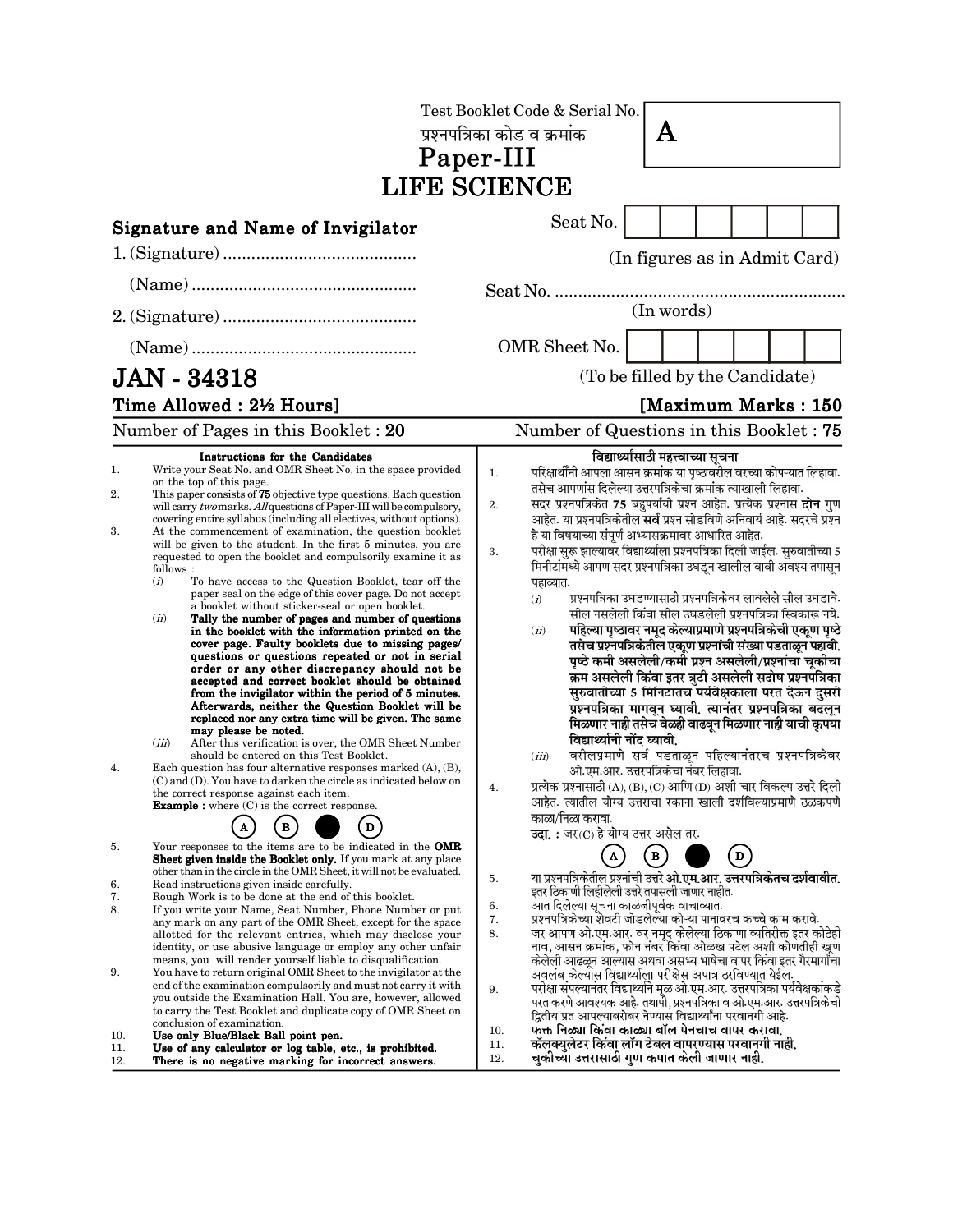$\sim 10$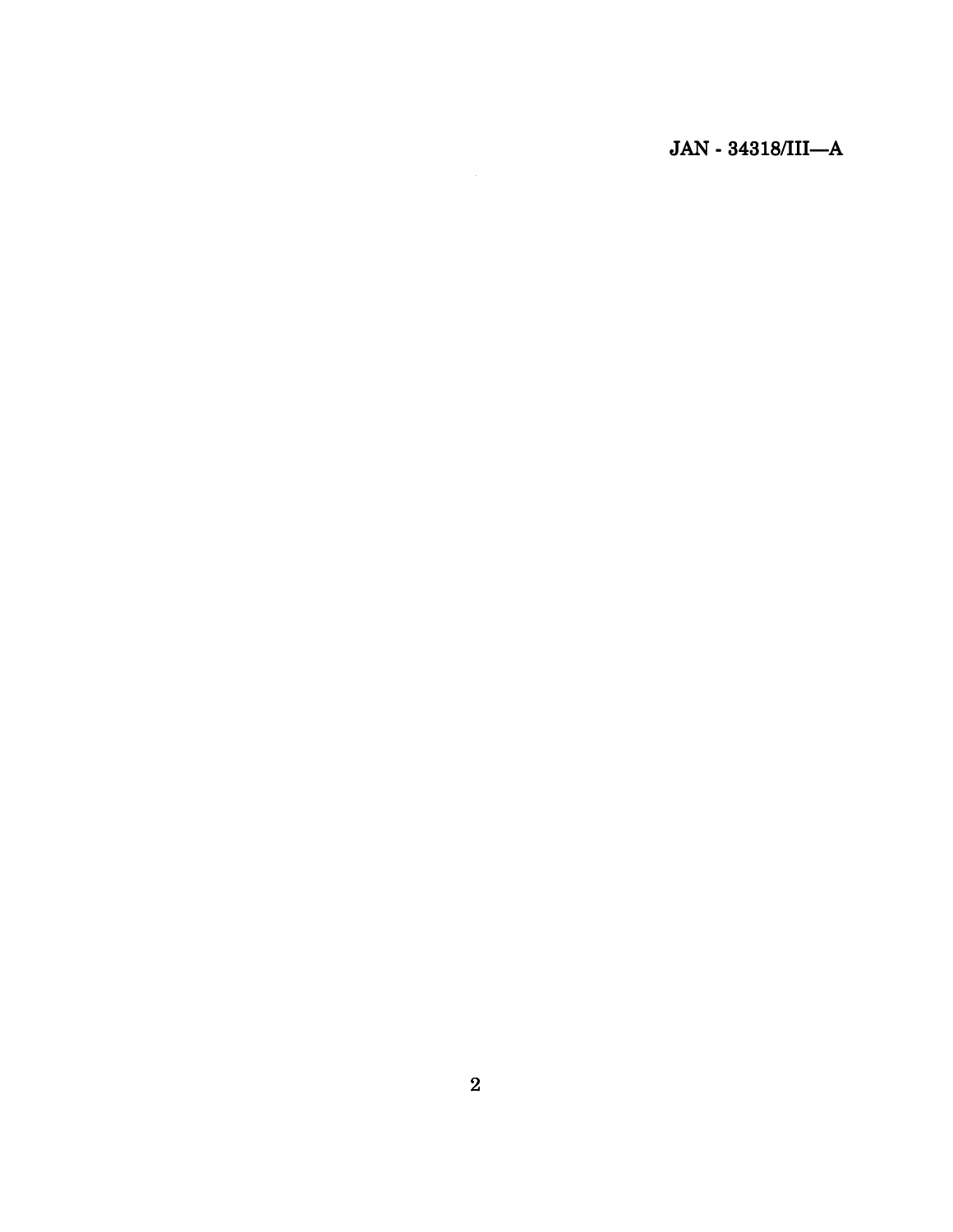# Life Science Paper III

| Time Allowed : 2½ Hours]                                                    | [Maximum Marks: 150] |
|-----------------------------------------------------------------------------|----------------------|
| Note: This paper contains Seventy Five (75) multiple choice questions. Each |                      |
| question carries <b>Two</b> (2) marks. Attempt $All$ questions.             |                      |

| 1. | Family Gutliferae is a conserved name | 3. | The family is central in flowering |
|----|---------------------------------------|----|------------------------------------|
|    | of an alternative name, family :      |    | plant systematics : This is the    |
|    | (A) Fabaceae                          |    | principle ofsystem of              |
|    | (B) Clusiaceae                        |    | classification.                    |
|    |                                       |    | $(A)$ APG                          |
|    | (C) Arecaceae                         |    | (B) Bentham & Hooker               |
|    | (D) Apiaceae                          |    | (C) Engler & Prantl                |
| 2. | Bentham & Hooker's system of          |    | (D) Armen Takhtajan                |
|    | classification of plants covers all : | 4. | Maleic acid and Fumaric acid are : |
|    | (A) Embryophytes                      |    | (A) Geometric isomers              |
|    | (B) Thallophytes                      |    | (B) Chiral isomers                 |
|    | (C) Seed plants                       |    | (C) Enantiomers                    |
|    | (D) Angiosperms                       |    | (D) Diastereomers                  |
|    |                                       | 3  | $[$ P.T.O.                         |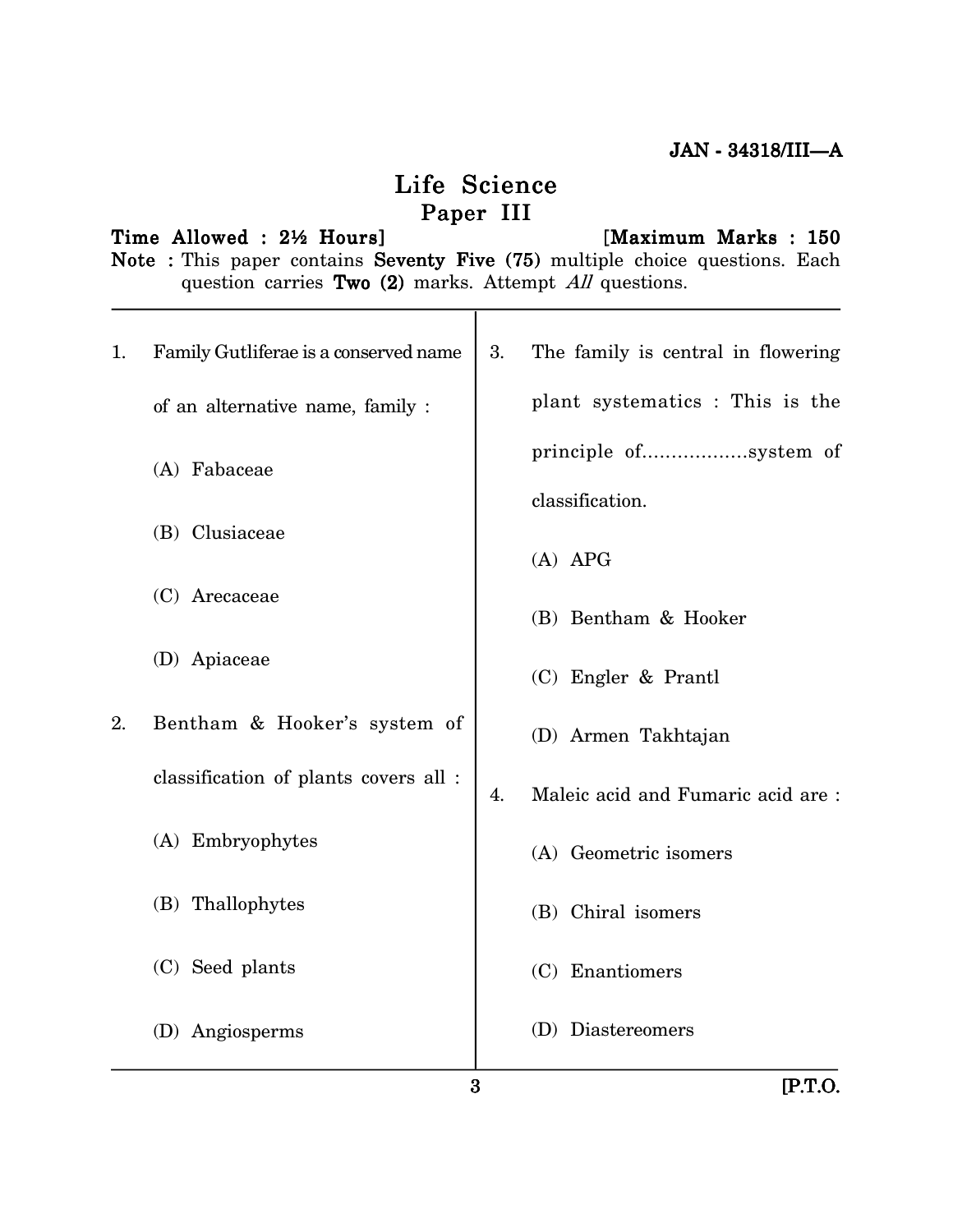- 5. *Usnea*, a lichen being used in the spices is of............ type.
	- (A) Crustose
	- (B) Foliose
	- (C) Squamulose
	- (D) Fruiticose
- 6. Association of algae and fungi is called as :
	- (A) Parasitism
	- (B) Symbiotism
	- (C) Helotism
	- (D) Heterothallism
- 7. Characteristic nodules are found on the roots of :
	- (A) Lamiaceae
	- (B) Asteraceae
	- (C) Acanthaceae
	- (D) Fabaceae
- 8. Which of the following seed plants have retained the flagellated type of sperm ? Choose the *correct* option :
	- (i) Cycas
	- (ii) Gnetum
	- (iii) Welwitschia
	- (iv) Casurina
	- (v) Ginkgo
	- $(A)$  (*i*) and (*ii*)
	- (B)  $(iii)$  and  $(iv)$
	- (C)  $(i)$  and  $(v)$
	- (D)  $(iv)$  and  $(v)$
- 9. In viviparous plants, the seeds have :
	- (A) Longer dormancy period
	- (B) No dormancy period
	- (C) Low viability
	- (D) High viability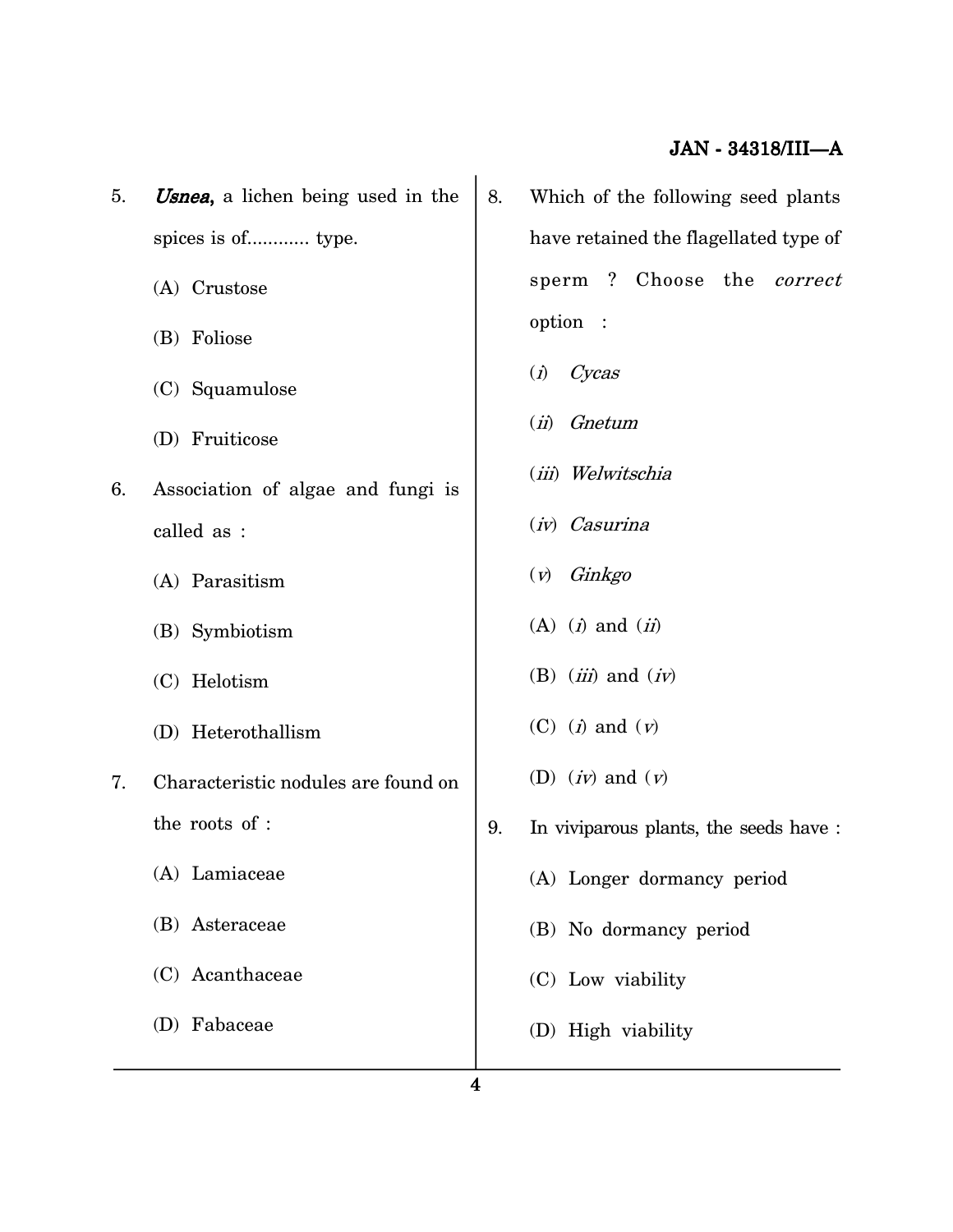- 10. In Cucurbitaceae, during fertilization entry of the pollen tube occurs through integuments. This type of fertilization is referred as :
	- (A) Porogamy
	- (B) Mesogamy
	- (C) Chalazogamy
	- (D) Isogamy
- 11. Alkaloids–ajmalicine, serpentine and reserpine are obtained from the roots of :
	- (A) Rauwolfia serpentina
	- (B) Bacopa monneiri
	- (C) Papaver somniferum
	- (D) Catharanthus roseus
- 12. Nitrogen availability will be highest on the supplement of.......... to the plants.
	- (A) Ammonium sulphate
	- (B) Ammonium chloride
	- (C) Urea
	- (D) Potassium nitrate
- 13. In polymer-traping model of phloem loading, raffinose and stachyose are synthesized in the.......
	- (A) mesophyll cell
	- (B) bundle sheath cell
	- (C) intermediary cell
	- (D) sieve element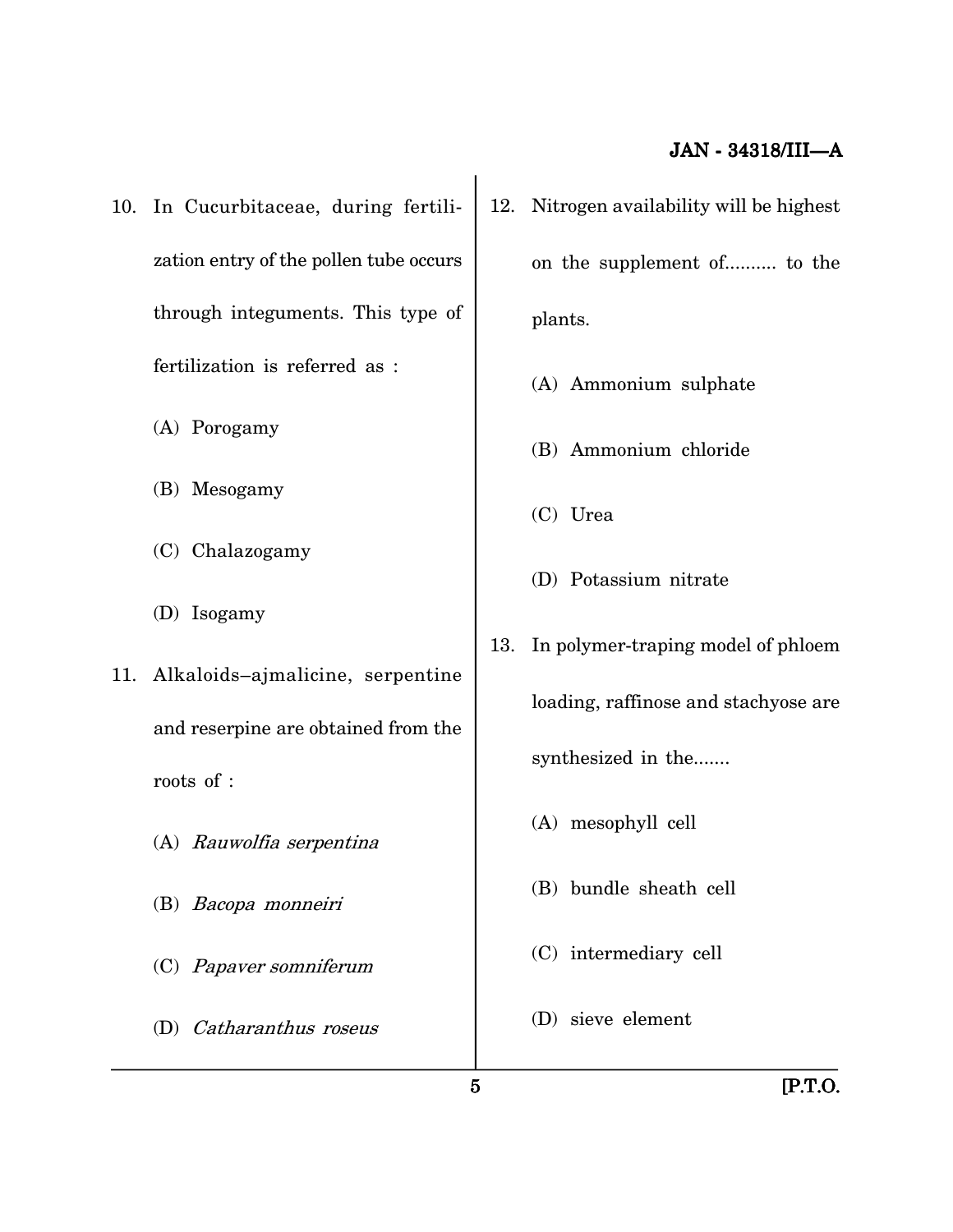- 14. In photorespiration, the release of  $\mathrm{CO}_2$  occurs from............. :
	- (A) Ribulose 1,5-bisphosphate
	- (B) 2-Phosphoglycolate
	- (C) Glyoxylate
	- (D) Glycine
- 15. Which of the following is essential for Nitrogen fixation ?
	- (A) Anthocyanin
	- (B) Flavanoids
	- (C) Fatty acids & their derivatives
	- (D) Leghaemoglobin
- 16. ............. is not a naturally occurring plant growth regulator, and it does not occur as a base in the DNA of any species :
	- (A) Indole-3-acetic acid
	- (B) Kinetin
	- (C) Zeatin
	- (D) Gibberellin
- 17. Genetic variation in pure lines is possible due to :
	- (A) Selfing
	- (B) Cloning
	- (C) Mutation
	- (D) Vegetative propagation
- 18. Gemmules are important for.
	- (A) Sexual reproduction
	- (B) Survival under drought conditions
	- (C) Asexual reproduction
	- (D) Survival in freshwater
- 19. The female genital pore of the earthworm Pheretima posthuma is located in segment :
	- (A) 11
	- (B) 14
	- (C) 18
- (D) 21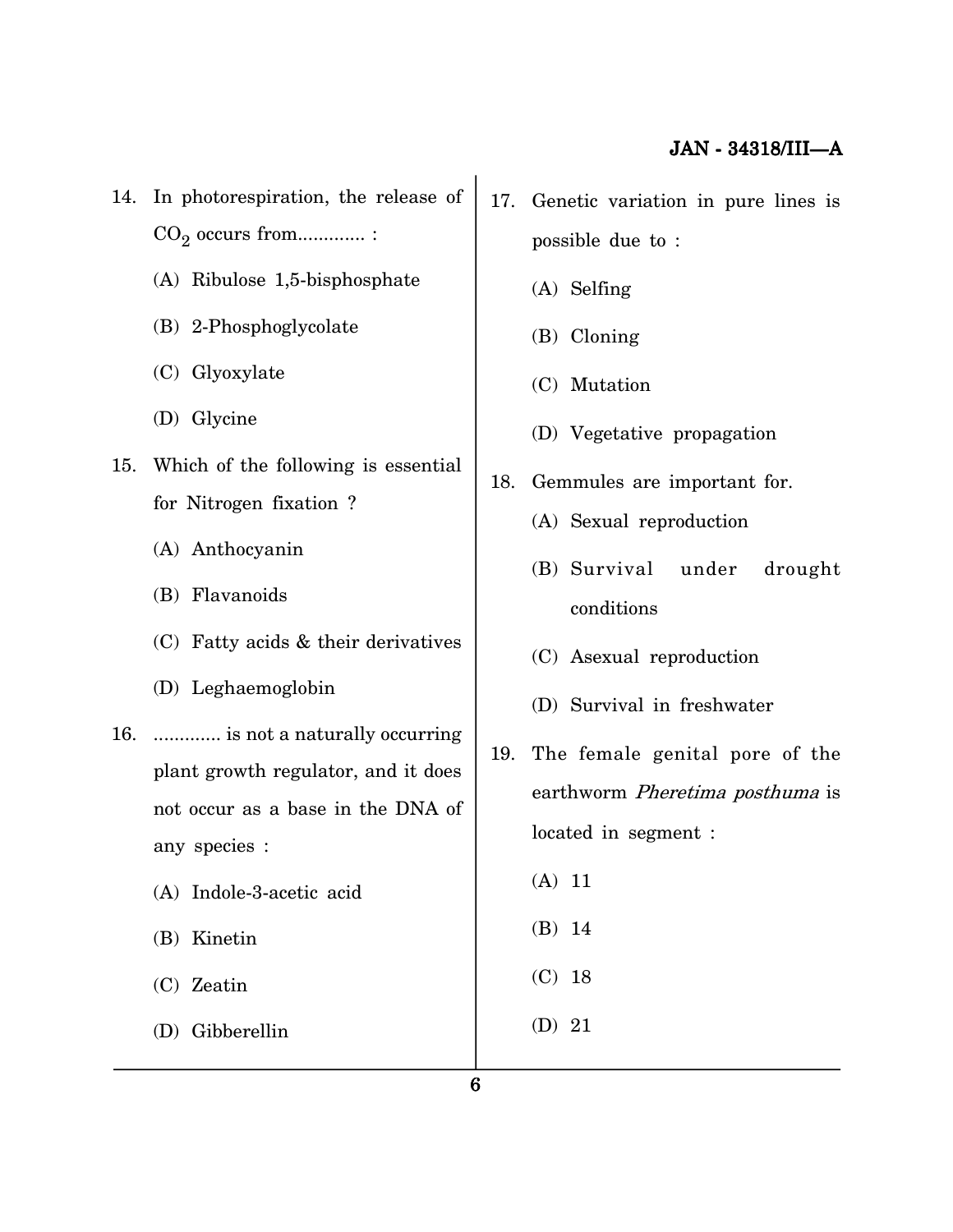- 20. Adult of urochordates are highly specialized having lost the following characteristics except :
	- (A) Notochord
	- (B) Siphon
	- (C) Nerve chord
	- (D) Coelom
- 21. The opercular covering of gills is absent in :
	- (A) Latimeria
	- (B) Hammer-head
	- (C) Labeo
	- (D) Salmon
- 22. Podocytes are cells in the renal corpuscles that :
	- (A) form the outer wall of the Bowman's capsule.
	- (B) Form the muscle coating of the afferent and efferent arterioles
	- (C) Form the intra- and extraglomerular mesangium
	- (D) Wrap around the glomerular capillaries
- 23. The hormone progesterone :
	- (A) is produced by the hypothalamus and stored in the posterior pituitary.
	- (B) plays a major role in preparing the uterus for implantation.
	- (C) is solely responsible for the maintenance of secondary sex characteristics.
	- (D) is solely responsible for stimulation of FSH production and follicle growth.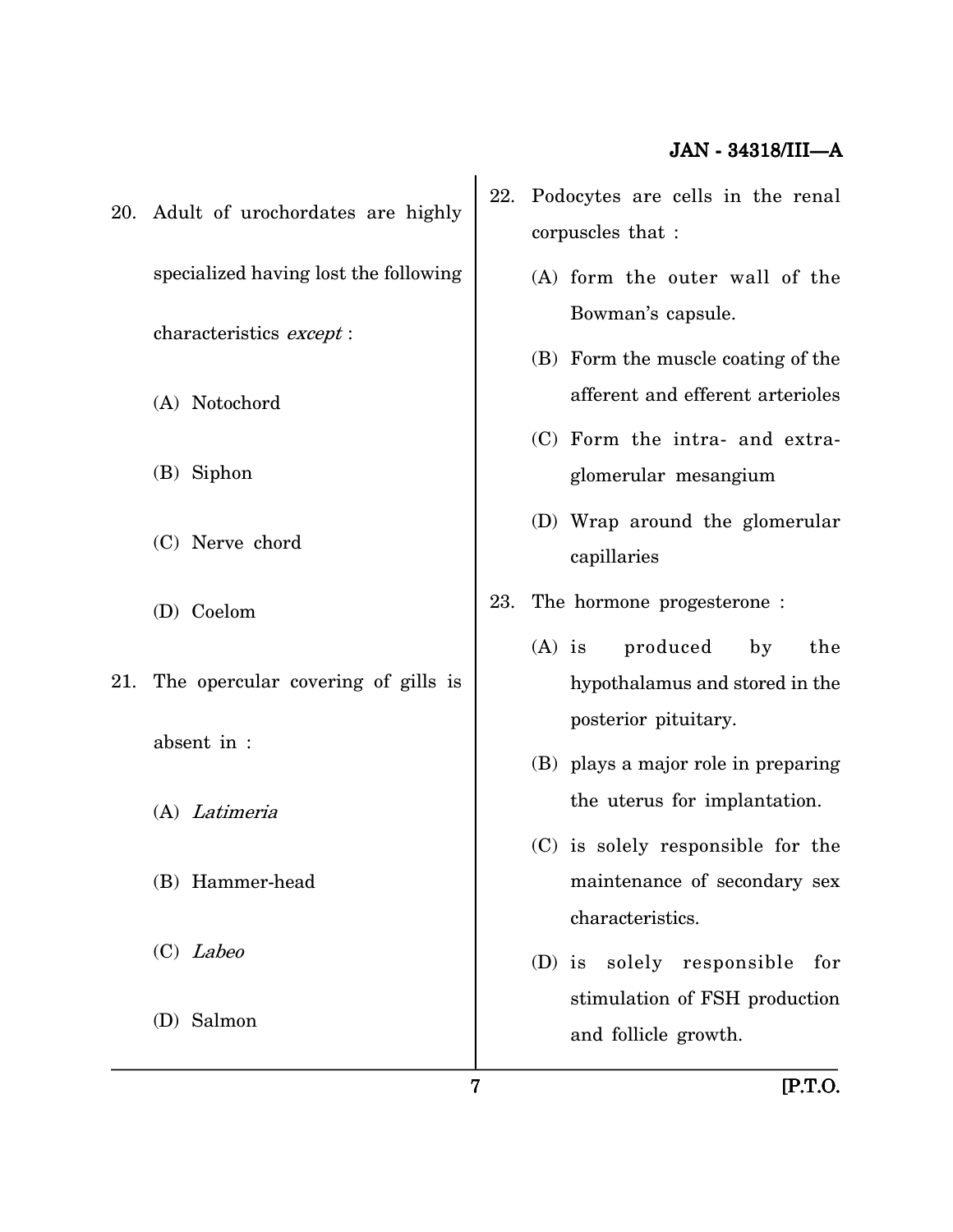- 24. Organisms where various blastomeres become restricted to form only specific structures as soon as they are formed or during development the first few cleavages are :
	- (A) Tunicates
	- (B) Amniotes
	- (C) Amphibians
	- (D) Mammals
- 25. In the Acrosome, there is an abundance of Bindin. The method to detect such *in situ* distribution is :
	- (A) Immuno cytochemistry
	- (B) Western blot
	- (C) ELISA
	- (D) SDS PAGE
- 26. Which one of the following statements is correct for Oxytocin and Vasopressin ?
	- (A) Oxytocin is released from the hypothalamus, while Vasopressin not.
	- (B) Oxytocin is involved in parturition, while Vasopressin with urine concentration.
	- (C) Vasopressin acts on muscles, while Oxytocin does not.
	- (D) Oxytocin is involved in urine concentration, while Vasopressin with milk ejection.
- 27. In species whose young are precocial, the father is more likely to be :
	- (A) Monogamous
	- (B) Polyandrous
	- (C) Polygamous
	- (D) Monoandrous.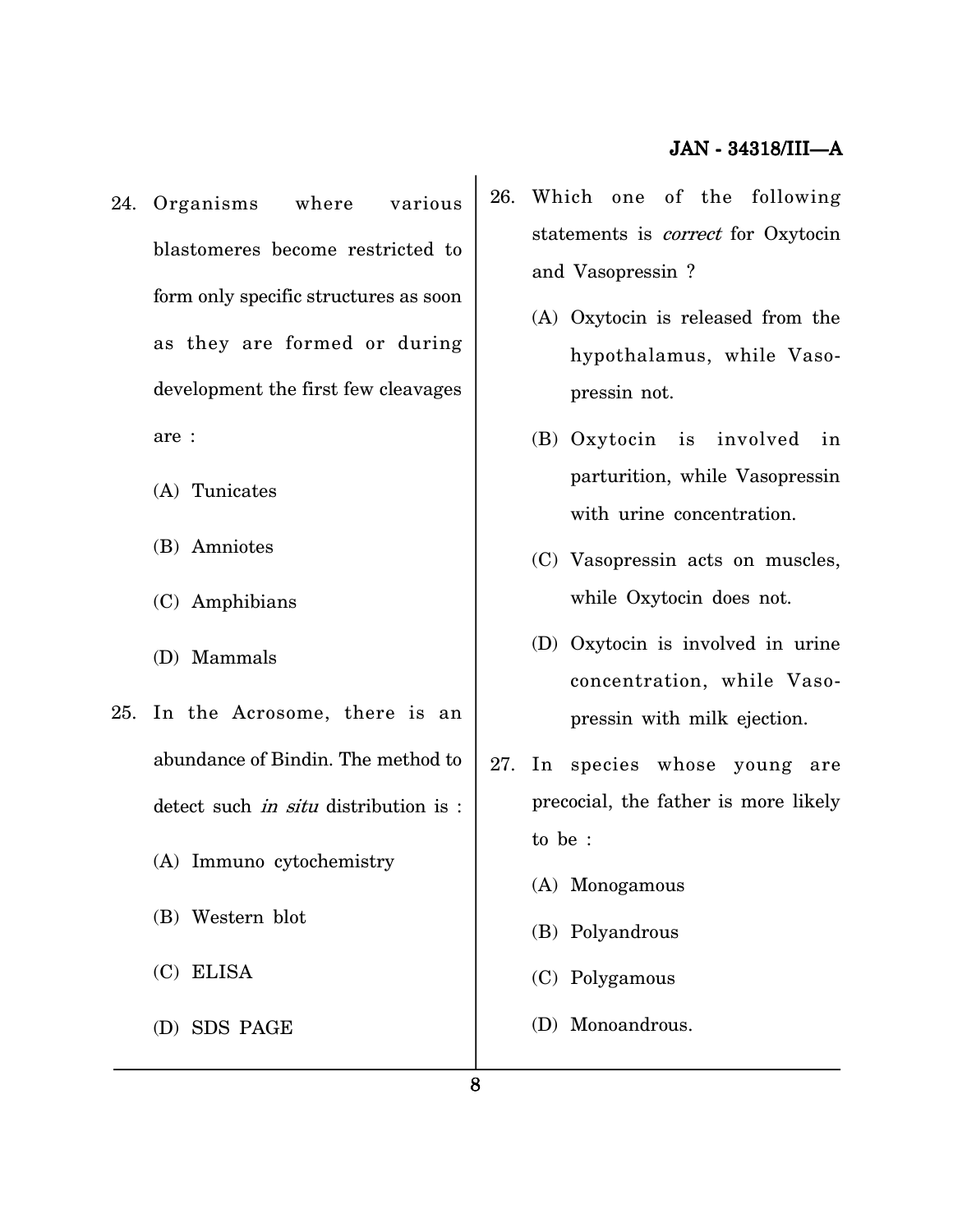- 28. Leishmania gains entry in the macrophages via the :
	- (A) FC receptors
	- (B) MHC II receptors
	- (C) Toll like receptors
	- (D) Pattern recognition receptors
- 29. The major ingredient of Bordeaux mixture is :
	- (A) Potassium chloride
	- (B) Copper sulphate
	- (C) Megnesium sulphate
	- (D) Ammoniun nitrate
- 30. The best method for controlling stored grain pests is through :
	- (A) Fumigation
	- (B) Systemic insecticide
	- (C) Heating
	- (D) Introduction of biological agents
- 31. Artificial sweetener aspartame is :
	- (A) L- Aspartyl- L -Phenylalanine methyl ester.
	- (B) L-Aspartyl- D Phenylalanine methyl ester
	- (C) D- Aspartyl D Phenylalanine methyl ester
	- (D) D- Aspartyl L- Phenylalanine methyl ester
- 32. In human, hypertrichosis is inherited as Y-linked trait. If a man marries a normal woman, which of the following types of offspring may they have ?
	- (A) All sons and daughters will have hypertrichosis
	- (B) All sons will have hypertrichosis but none of the daughters.
	- (C) Only half of their sons will have hypertrichosis but none of the daughters
	- (D) None of the children will have hypertrichosis.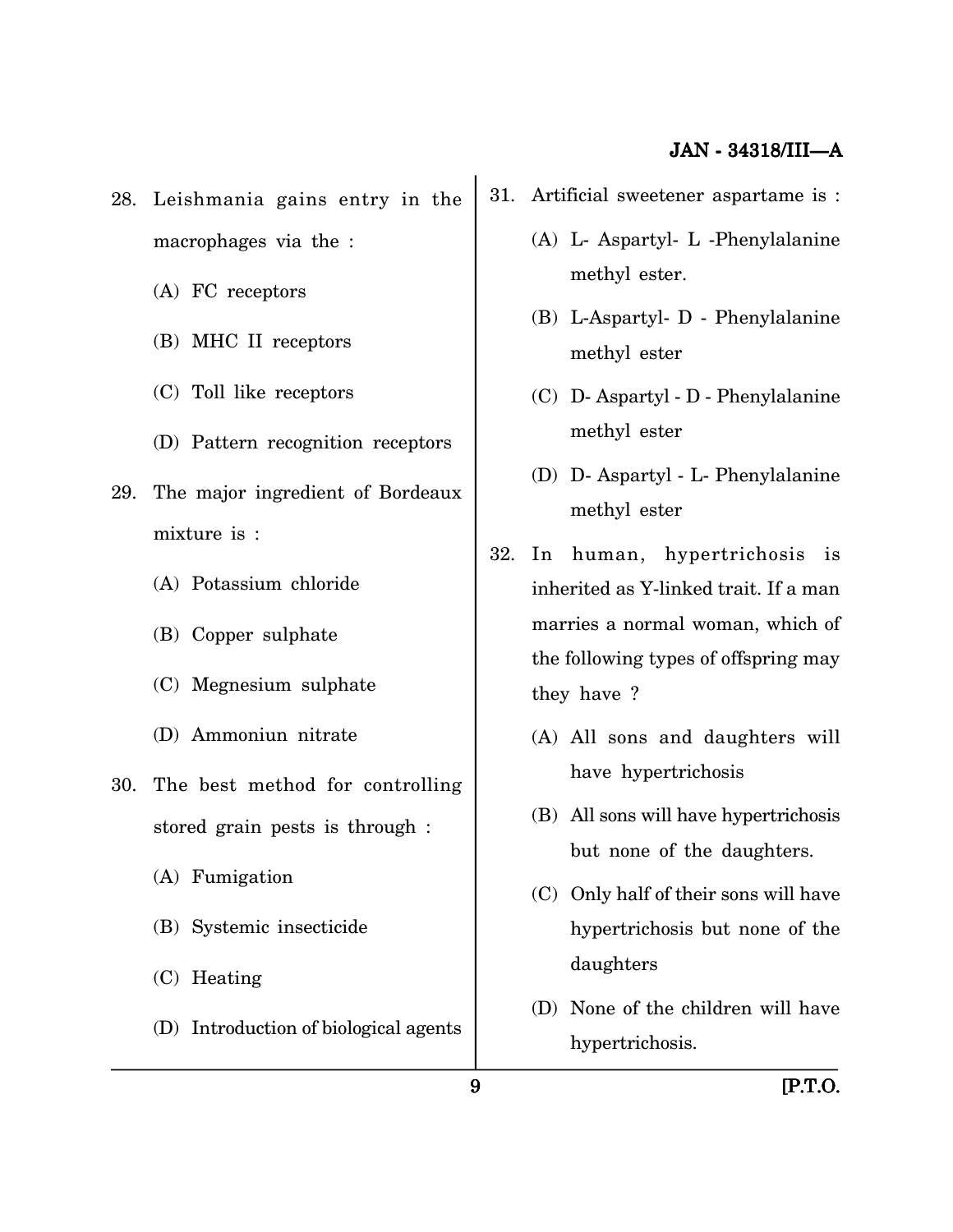- 33. When a signal molecule binds to a G protein-linked receptor the G Protein :
	- (A) gets activated
	- (B) binds with a  $Ca<sub>2</sub><sup>+</sup>$  molecule
	- (C) binds with Calmodulin
	- (D) None of the above
- 34. The largest and potential reservoir of carbon is :
	- (A) Forests
	- (B) Agricultural fields
	- (C) Oceans
	- (D) Atmosphere
- 35. Which one of the following birds is recorded as last extinct species from earth ?
	- (A) Blue rock pigeon
	- (B) White peacock
	- (C) Lesser Punguin
	- (D) Dodo
- 36. Nilgiri Tahr or Nilgiritragus hylocrius is only confined to :
	- (A) Sasan Gir, Gujarat
	- (B) Eravikulam National Park,

Kerala

- (C) Tadoba, Maharashtra
- (D) Bandhavgarh, Madhya Pradesh
- 37. Which one of the following animals inhabits metahaline environment of salt pens ? (A) Grabs (B) Artemia
	- (C) Prawns
	- (D) Shrimps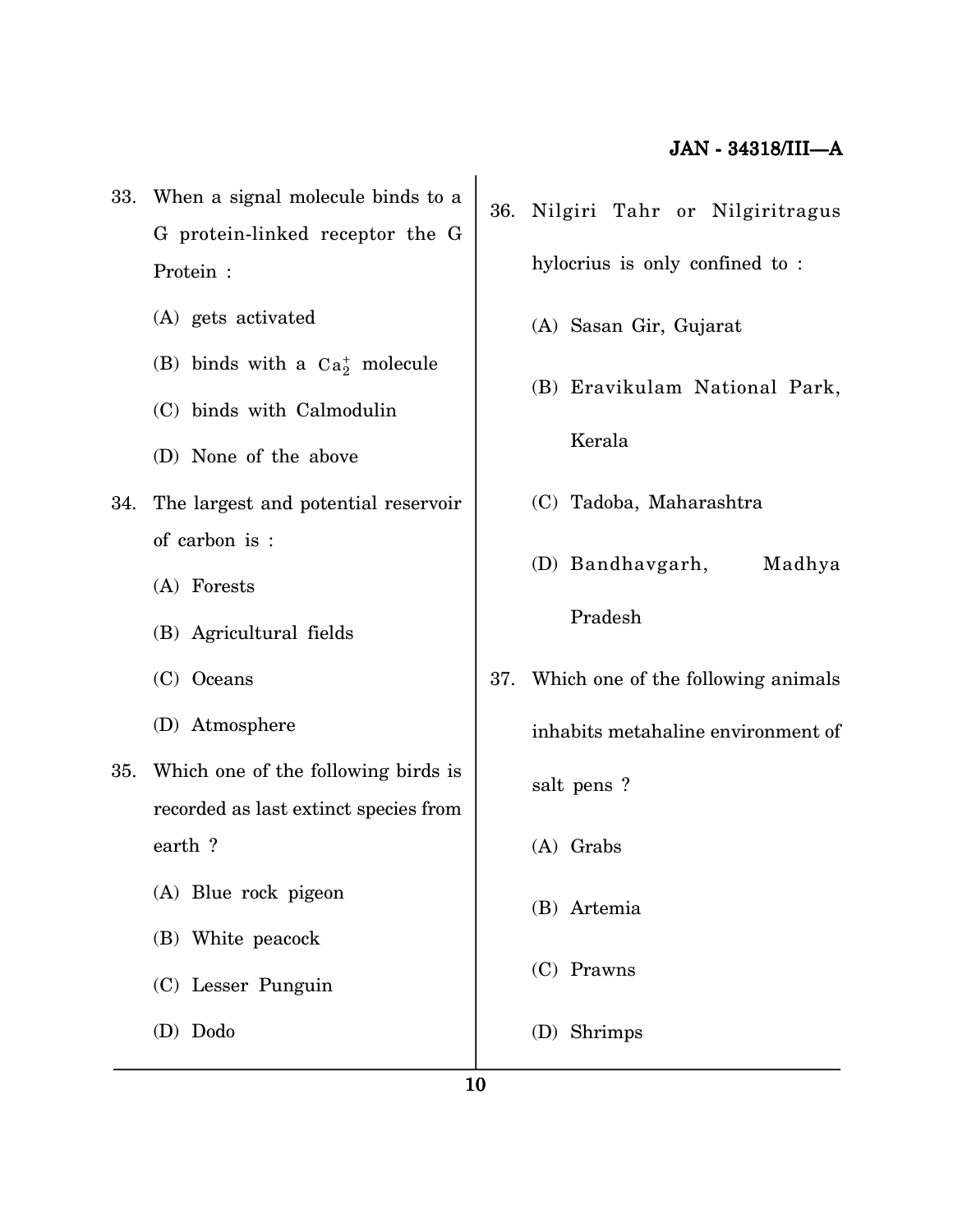- 38. Which of the following set of abiotic factors, the organisms need to adapt for survival in deep sea ?
	- (A) Low temperature, high pressure, and low oxygen level.
	- (B) Low temperature, low pressure and low oxygen level.
	- (C) High temperature, high pressure and high oxygen level.
	- (D) High temperature, low pressure and high oxygen level.
- 39. Which one of the following statements regarding HIV is not correct ?
	- (A) It belongs to family Retroviridale
	- (B) It is an Oncovirus
	- (C) It is associated with the enzyme reverse transcriptase
	- (D) The virus is present in body fluids.
- 40. T-even bacteriophages have :
	- (A) Binal symmetry
	- (B) Helical symmetry
	- (C) Complex symmetry
	- (D) Polyhedral symmetry
- 41. Which of the following components prevents vortex formation in a fermenter ?
	- (A) Sparger
	- (B) Propeller
	- (C) Bafle
	- (D) Impeller
- 42. Which of the following microorganisms is most likely to be found in the human stomach ?
	- (A) Helicobacter pylori
	- (B) Streptococcus sobrinus
	- (C) Streptococcus mutans
	- (D) Lactobacillus casei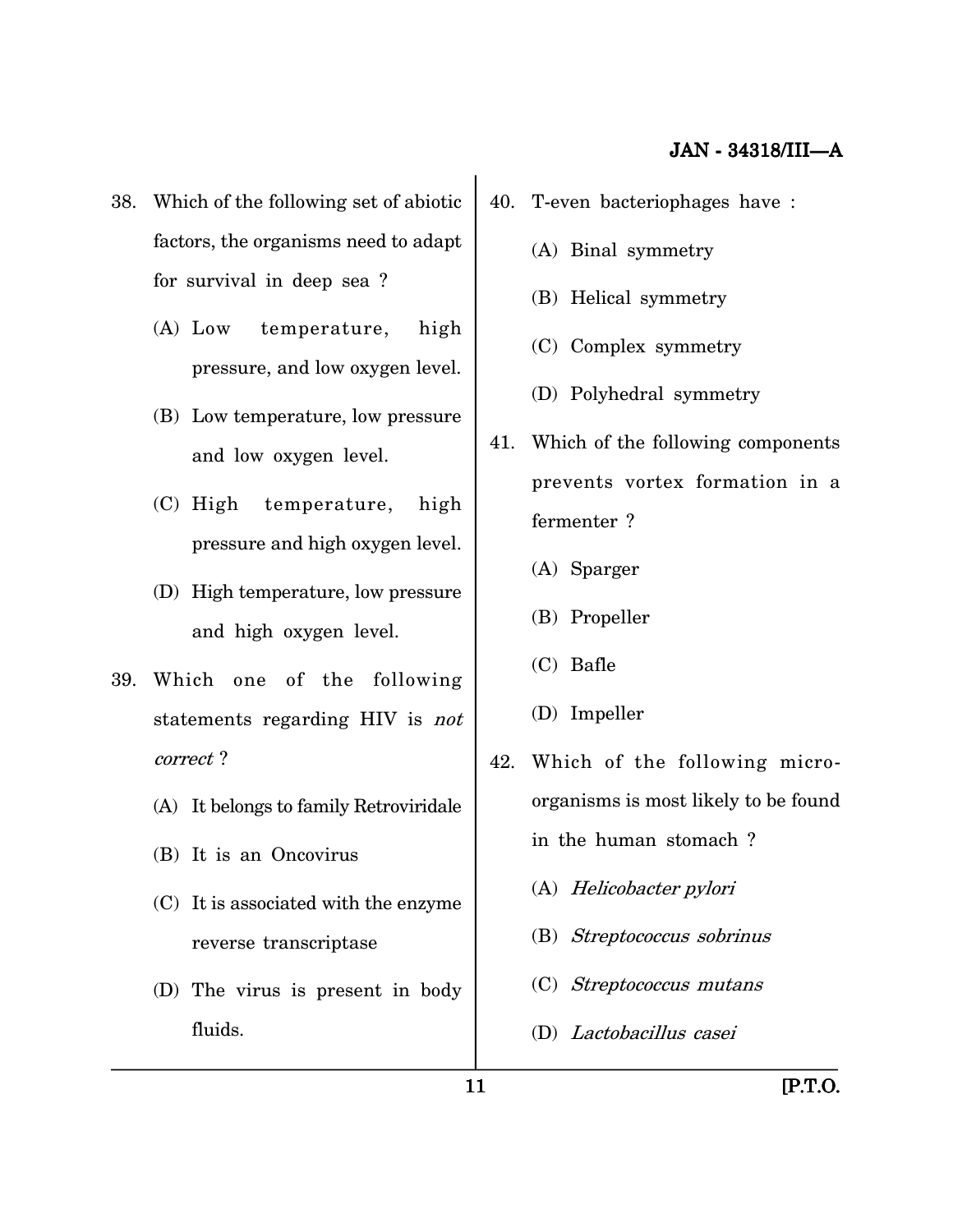- 43. Naturally acquired active immunity would be most likely acquired through which of the following processes ?
	- (A) Vaccination
	- (B) Drinking colostrum
	- (C) Natural birth
	- (D) Infection with disease causing organism followed by recovery
- 44. Antibody titer refers to the :
	- (A) Absolute amount of specific antibody
	- (B) Avidity of specific antibody
	- (C) Concentration of specific antibody
	- (D) Highest dilution of antibody suitable to give a positive result in a test system.
- 45. What is the value of  $V_{\text{max}}$  for an enzyme which follows simple Michaelis-Menten Kinetics, if  $V_o = 2 \mu$  mol min<sup>-1</sup> at 10 km ?
	- (A) 1.1  $\mu$  mol min<sup>-1</sup>
	- (B) 2.2 u mol min<sup>-1</sup>
	- (C) 3.3  $\mu$  mol min<sup>-1</sup>
	- (D) 11  $\mu$  mol min<sup>-1</sup>
- 46. The glycosyl bond conformation in <sup>z</sup>-form of DNA is :
	- (A) Syn for pyrimidines and Anti for purines
	- (B) Anti for pyrimidines and Syn for purines
	- (C) Anti for both pyrimidines and purines
	- (D) Syn for both pyrimidines and purines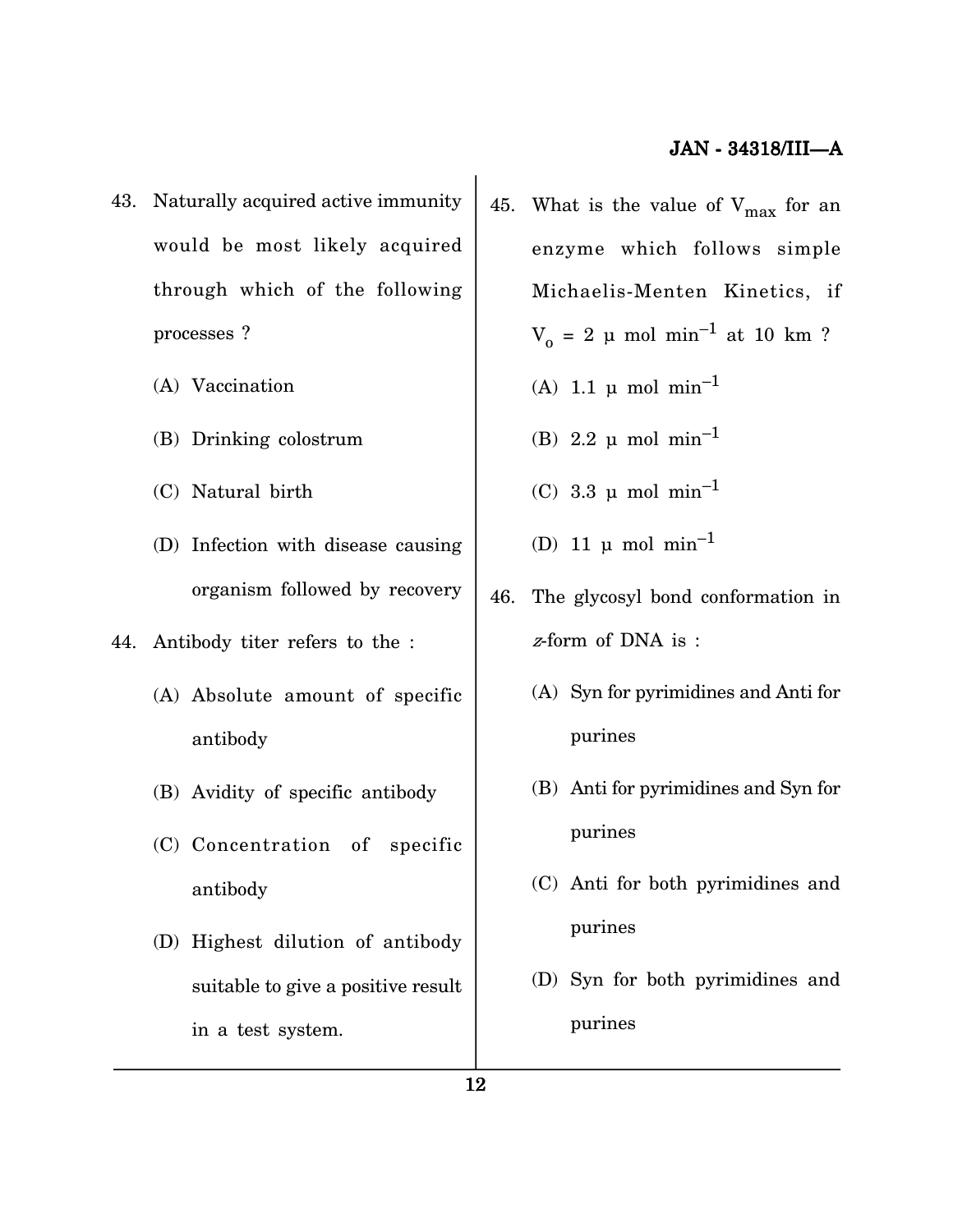- 47. Which of the following amino acids among the following is preferred in a reverse turn ?
	- (A) Proline
	- (B) Histidine
	- (C) Glutamic acid
	- (D) Alanine
- 48. Electrons from cytoplasmic NADH are brought into mitochondria by malate-aspartate shuttle pathway. Select the correct option from below for which this shuttle specifically operate.
	- (A) Skeletal muscle
	- (B) Pancreas
	- (C) Brain
	- (D) Heart and Liver
- 49. Epinephrine is synthesized from which of the following amino acids ?
	- (A) Tryptophan
	- (B) Proline
	- (C) Glycine
	- (D) Tyrosine
- 50. The feasibility of a biochemical reaction is decided by the equation  $\Delta G = \Delta H$ -T $\Delta S$ . If both  $\Delta H$  and  $\Delta S$ have negative values, the reaction : (A) is not favoured at any temperature
	- (B) happens spontaneously
	- (C) is exergonic, favoured below  $T = \Delta H / \Delta S$
	- (D) is endergonic, favoured above  $T = \Delta H / \Delta S$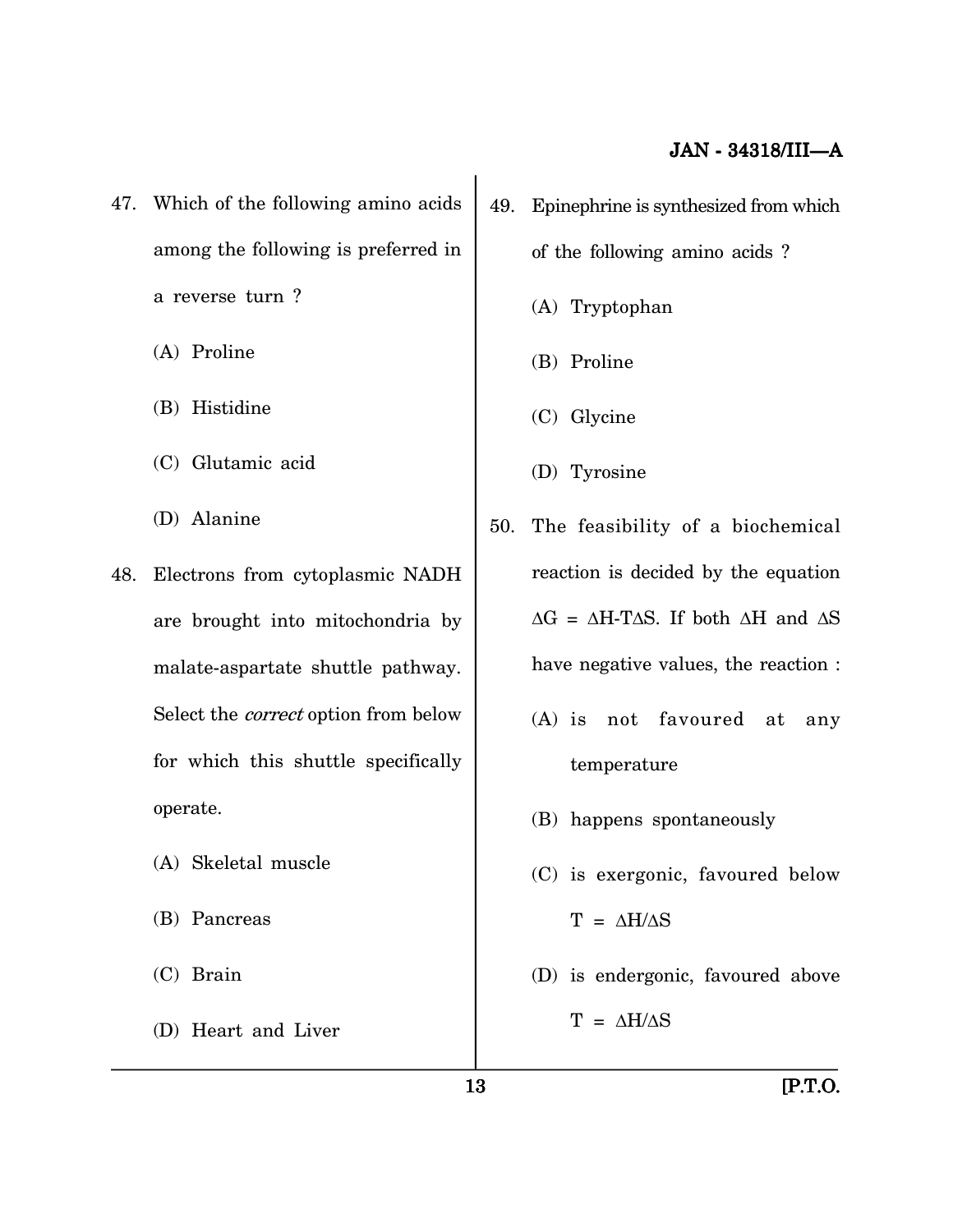- 51. Which of the following DNA repair mechanism systems is operational, if environmental agents damage DNA ?
	- (A) Base excision repair
	- (B) Nucleotide excision repair
	- (C) Mismatch repair
	- (D) SOS response
- 52. Mechanism of gene regulation does not include :
	- (A) rate of transcription
	- (B) processing of RNA transcript
	- (C) stability of RNA transcript
	- (D) rate of replication
- 53. A circular plasmid was digested with restriction enzymes to generate a map. Digestion with Bam H1 enzyme gave a single band of 11kb, while digestion with Not I gave two bands corresponding to 7kb and 8 kb. What is the minimal size of the circular plasmid that will be consistent with above observation ?
	- (A) 11 kb
	- (B) 15 kb
	- (C) 26 kb
	- (D) 22 kb
- 54. Recruitment of epigenetic factors on DNA can be detected by :
	- (A) Immunoprecipitation
	- (B) Immunoblotting
	- (C) Chromatin Immunoprecipitation followed by PCR
	- (D) Immunofluorescence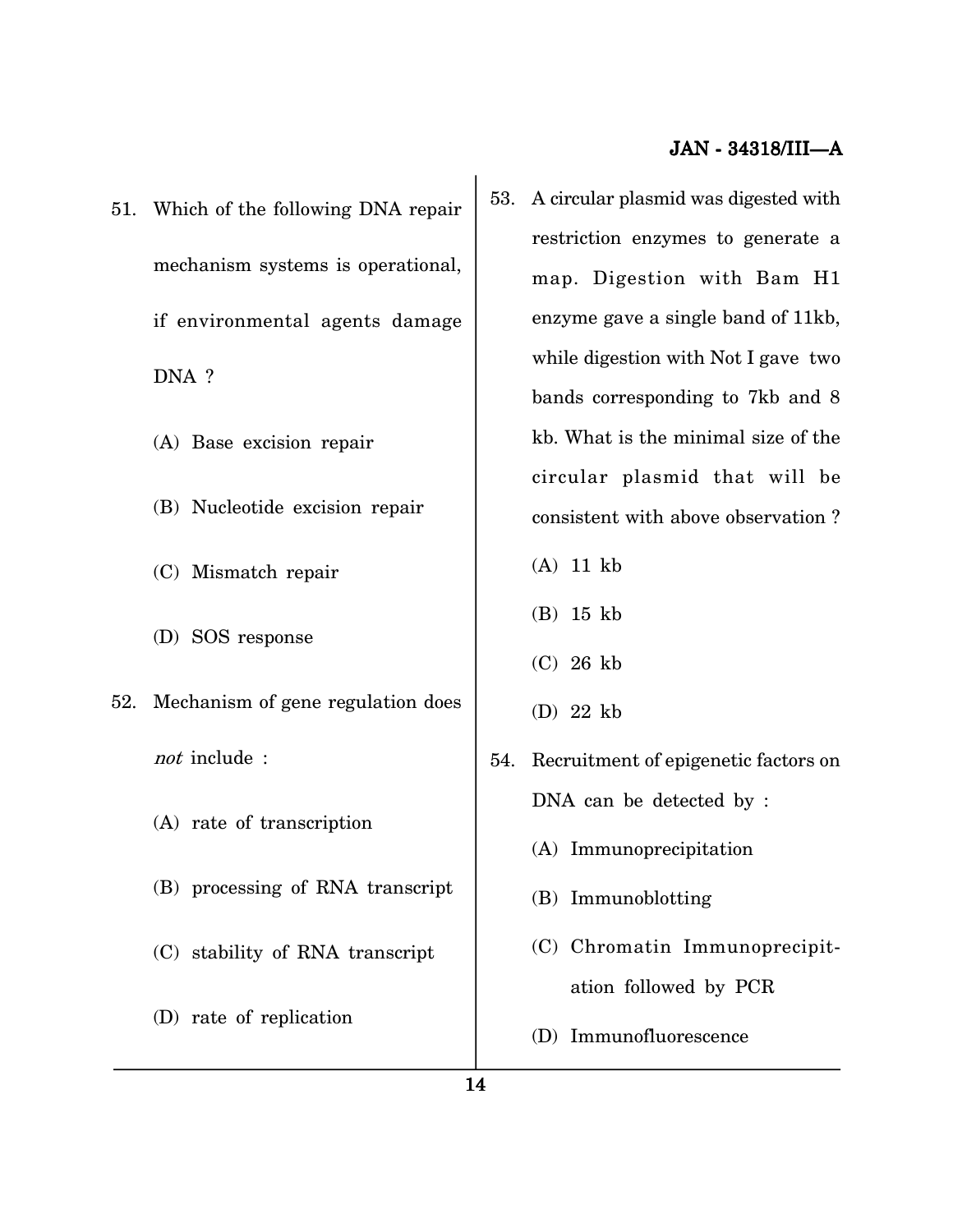- 55. A messenger RNA is 222 nucleotides long including the initiator and termination codons. The number of amino acids in the protein translated from this mRNA is :
	- (A) 221
	- (B) 111
	- (C) 73
	- (D) 74

56. Name the drug molecule recommended for the treatment of H1N1 flu :

- (A) Paracetamol
- (B) Oseltamivir
- (C) Amantidine
- (D) Aspirin
- 57. RNAs that catalyze biochemical reactions such as self-splicing nitrous are known as :
	- (A) Spliceosomes
	- (B) Mature RNAs
	- (C) Ribozymes
	- (D) Lariats
- 58. In what way does the ras oncogene contribute to cancers ?
	- (A) ras codes for anti-apoptotic protein, which is produced in abnormally large amounts
	- (B) ras codes for a GTPase switch protein, which in its mutated form cannot be switched off.
	- (C) ras codes for a transcription factor, which is produced in abnormally large amounts.
	- (D) ras codes for a truncated form of a growth factor receptor, which is continually active.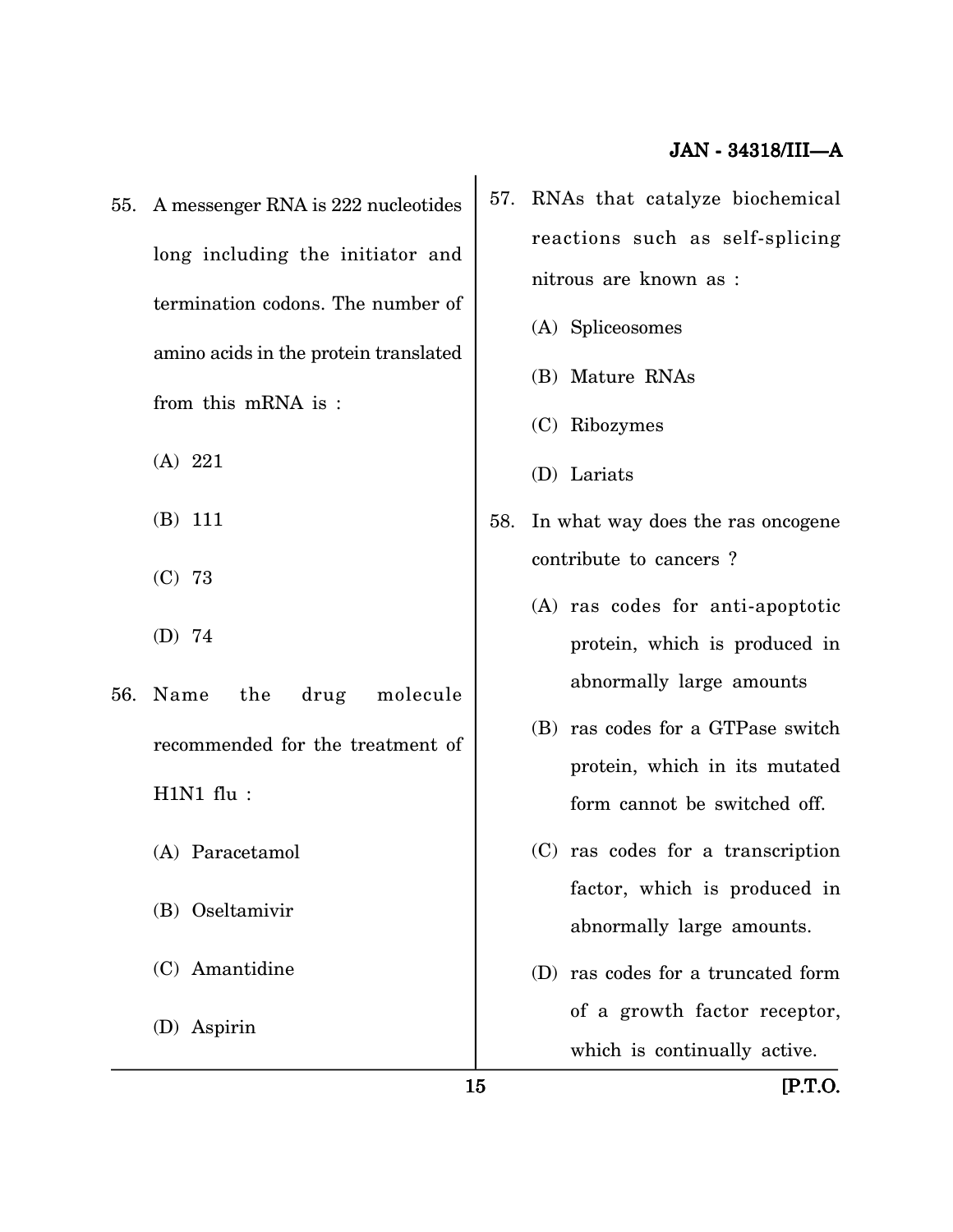- 59. The concentration of infectious plaque forming units (pfu) per volume of fluid is known as the :
	- (A) Virulence
	- (B) Infectivity
	- (C) Titer
	- (D) Pathogenicity
- 60. Which one of the following could be a correct sequence for a restriction enzyme ?
	- (A) GAGAGA
		- CTCTCT
	- (B) AAGCTT
		- TTCGAA
	- (C) GAGTCG
		- CTCAGC
	- (D) AAAAAA

**TTTTTTT** 

- 61. For direct shoot regeneration from leaf explants, requirement of growth hormones will be :
	- (A) Auxin : Kinetin (1 : 0)
	- (B) Auxin : Kinetin (0 : 1)
	- (C) Auxin : Kinetin  $(1:1)$
	- (D) Auxin : Kinetin (1 : 2)
- 62. The total number of live cells in a culture is counted using the frypan blue exclusion assay and is found to be  $2.7 \times 10^6$  cells/ml. The culture is diluted  $1:27$  and then 100 µl seeded per well into a 96 well plate. What is the final cell density per well ?
	- (A)  $1 \times 10^5$
	- (B)  $2.7 \times 10^4$

(C)  $2.7 \times 10^5$ 

(D)  $1 \times 10^4$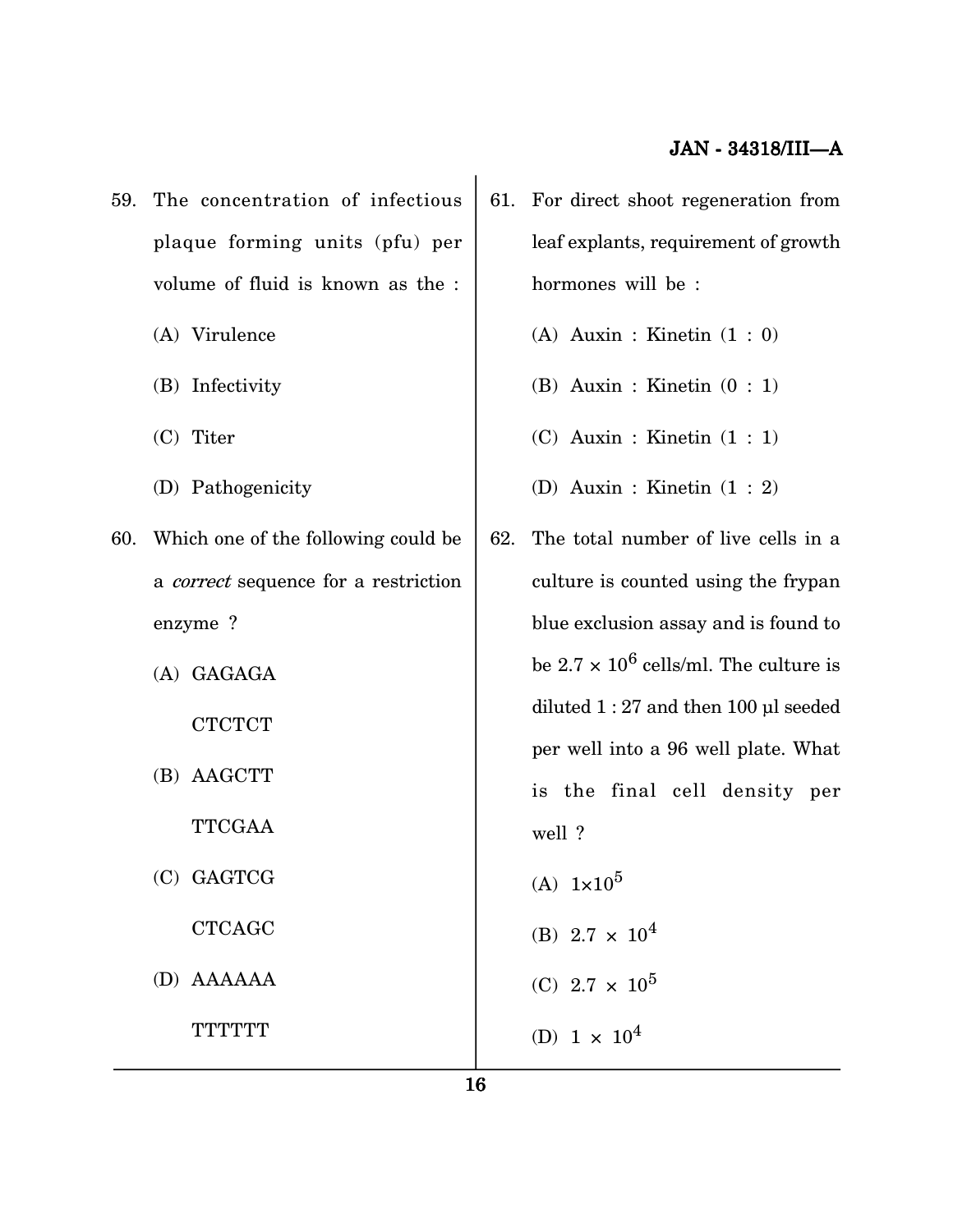- 63. Which of the following is not a property of fluid mosaic of membranes with respect to the bacterial membrane components ?
	- (A) Lateral diffusion of proteins
	- (B) Presence of sterols
	- (C) Integral proteins
	- (D) Extrinsic proteins
- 64. Which one of the following statements is *incorrect* ? Calcium ions are necessary for :
	- (A) muscle contraction.
	- (B) release of neurotransmitter from the presynaptic terminal.
	- (C) propagation of action potential in a neuron.
	- (D) mediating the action of several second messengers.
- 65. The scanning electron microscope produced useful magnification upto :
	- (A) 2,000 X
	- (B) 20,000 X
	- (C) 40,000 X
	- (D) 4,00,000 X
- 66. The affinity of an antibody can be determined by measuring :
	- (A) Its concentration
	- (B) The valency of antigen binding
	- (C) The amount of antibody bound
		- at various antigen concentrations
	- (D) Its ability to neutralize toxins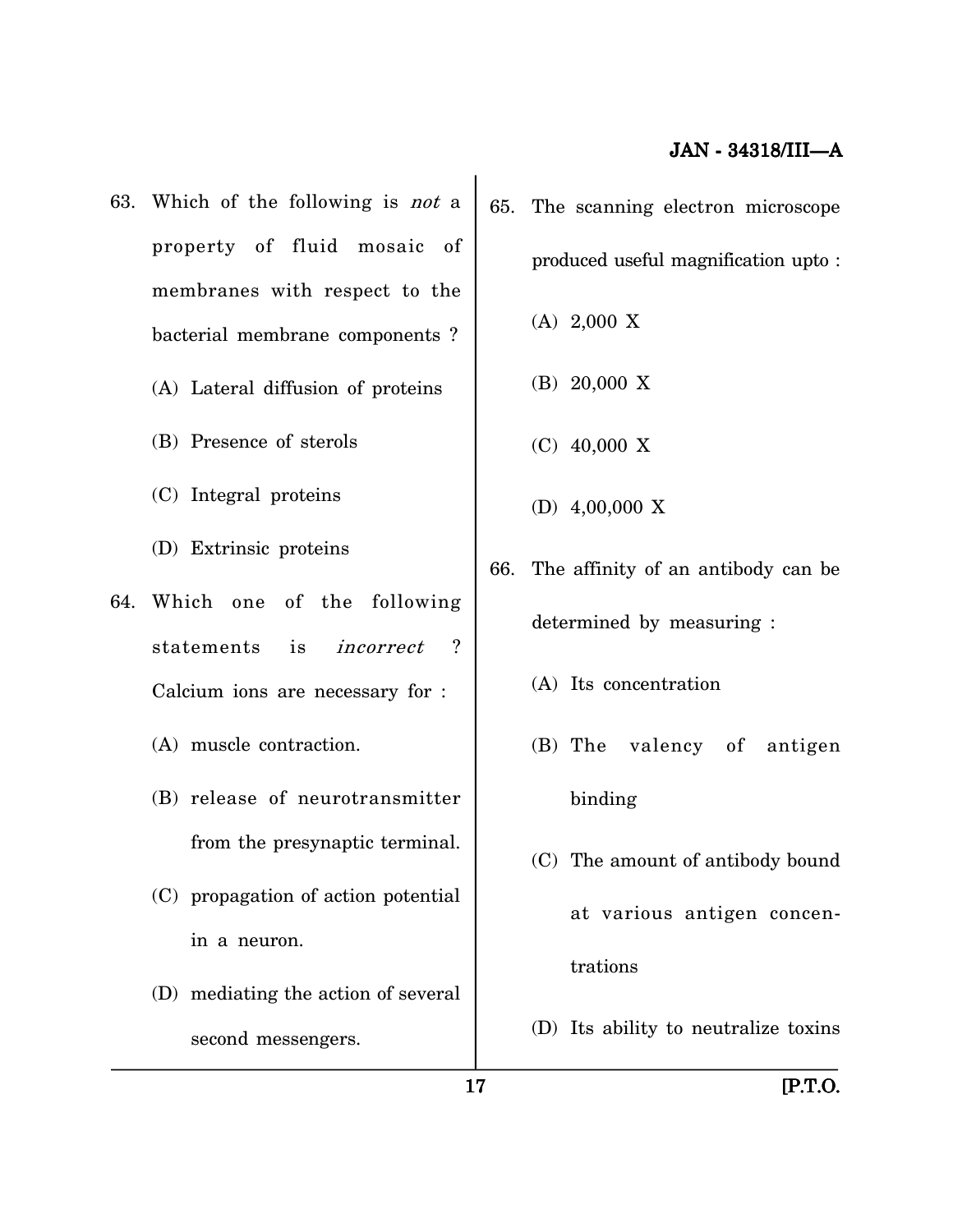- 67. In affinity chromatography heparin columns are used for purification of which of the following ?
	- (A) NAD<sup>+</sup> dependent dehydrogenases
	- (B) glycoproteins
	- (C) m-RNA of eukaryotes
	- (D) DNA polymerases
- 68. Movement of lipids in membrane can be studied using spectroscopic technique ?
	- (A) ESR
	- (B) NMR
	- (C) Fluorescence
	- (D) UV-visible absorption
- 69. The metal usually used as a source of electrons in an electron microscope is :
	- (A) Iron
	- (B) Tungsten
	- (C) Silver
	- (D) Copper
- 70. Which one of the following electrodes will be a preferred choice for recording of transmembrane potential of a living cell ?
	- (A) Electrolyte filled glass capillary electrode.
	- (B) Solid steel uninsulated microelectrode.
	- (C) Insulated copper microelectrode
	- (D) Solid glass uninsulated thin rods.
- 71. Carbon-14 undergoes beta decay upon which it is converted into a new element having :
	- (A) Increased atomic number
	- (B) Decreased atomic number
	- (C) Increased mass number
	- (D) Decreased mass number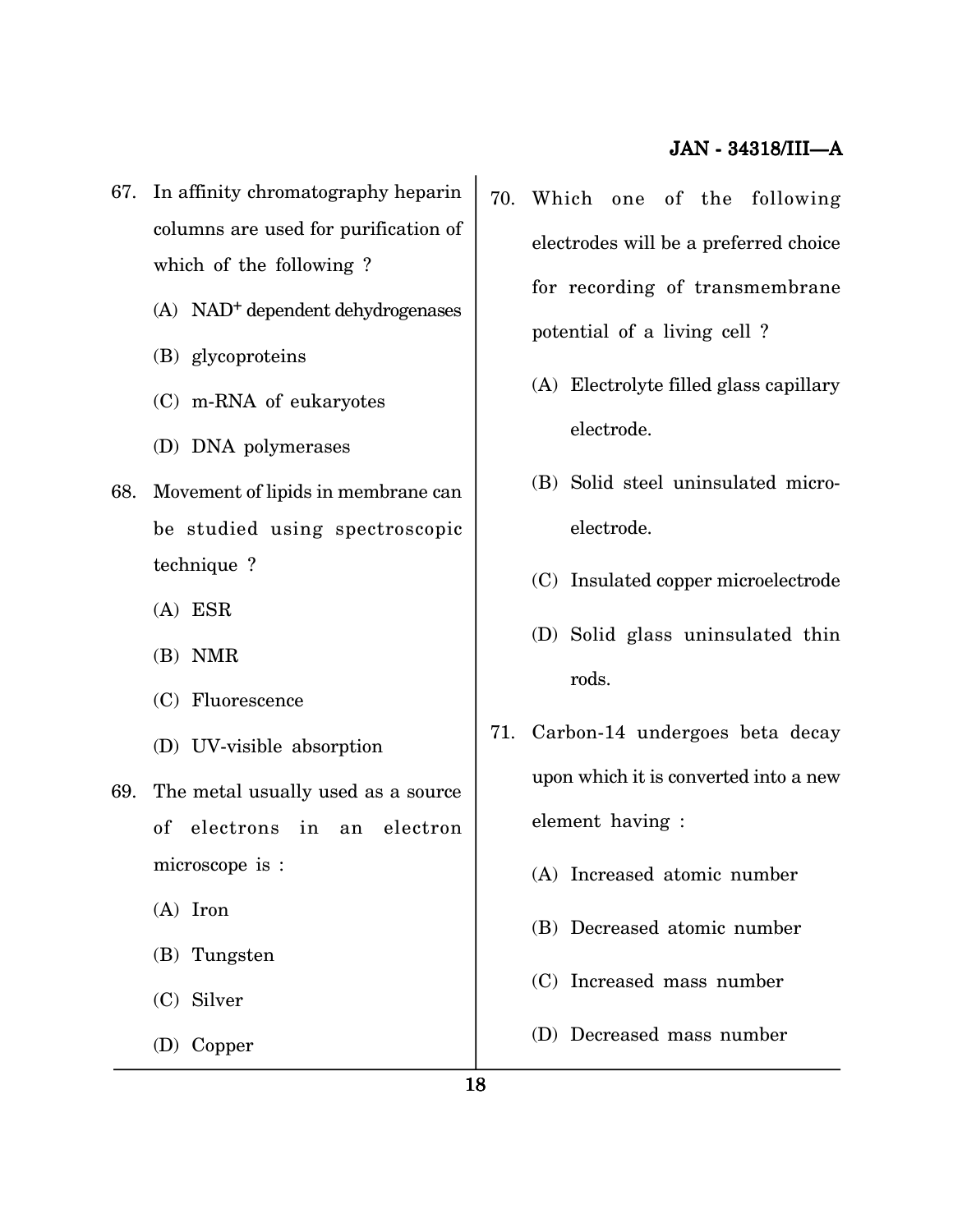|     | 19                                    |     | [P.T.O.                                  |
|-----|---------------------------------------|-----|------------------------------------------|
|     | (D) Electrons                         |     |                                          |
|     | (C) Positrons                         |     | $(D)$ 6                                  |
|     |                                       |     | $(C)$ 5                                  |
|     | (B) Photons                           |     | (B) 3                                    |
|     | (A) Quarks                            |     | $(A)$ 2                                  |
|     | called as :                           |     | 1) and 2 columns (variable 2)?           |
| 73. | discrete packets of energy which are  | 75. | table consisting of 3 rows (variable-    |
|     |                                       |     | degrees of freedom for a contingency     |
|     | Electromagnetic radiation consists of |     | In a chi-square test, what will be the   |
|     | $235$ <sup>U</sup><br>(D)             |     | (D) Xenon                                |
|     | (C) ${}^{57}Cr$                       |     | (C) Uranium                              |
|     | 131 <sub>I</sub><br>(B)               |     | (B) Iodine                               |
|     | (A) $^{14}C$                          |     | (A) Sodium                               |
|     |                                       |     | scan is :                                |
|     | for measurement of radioactivity of : |     | positron emission tomography (PET)       |
| 72. | Liquid scintillation counting is used |     | 74. Radioisotope of the element used for |
|     |                                       |     |                                          |